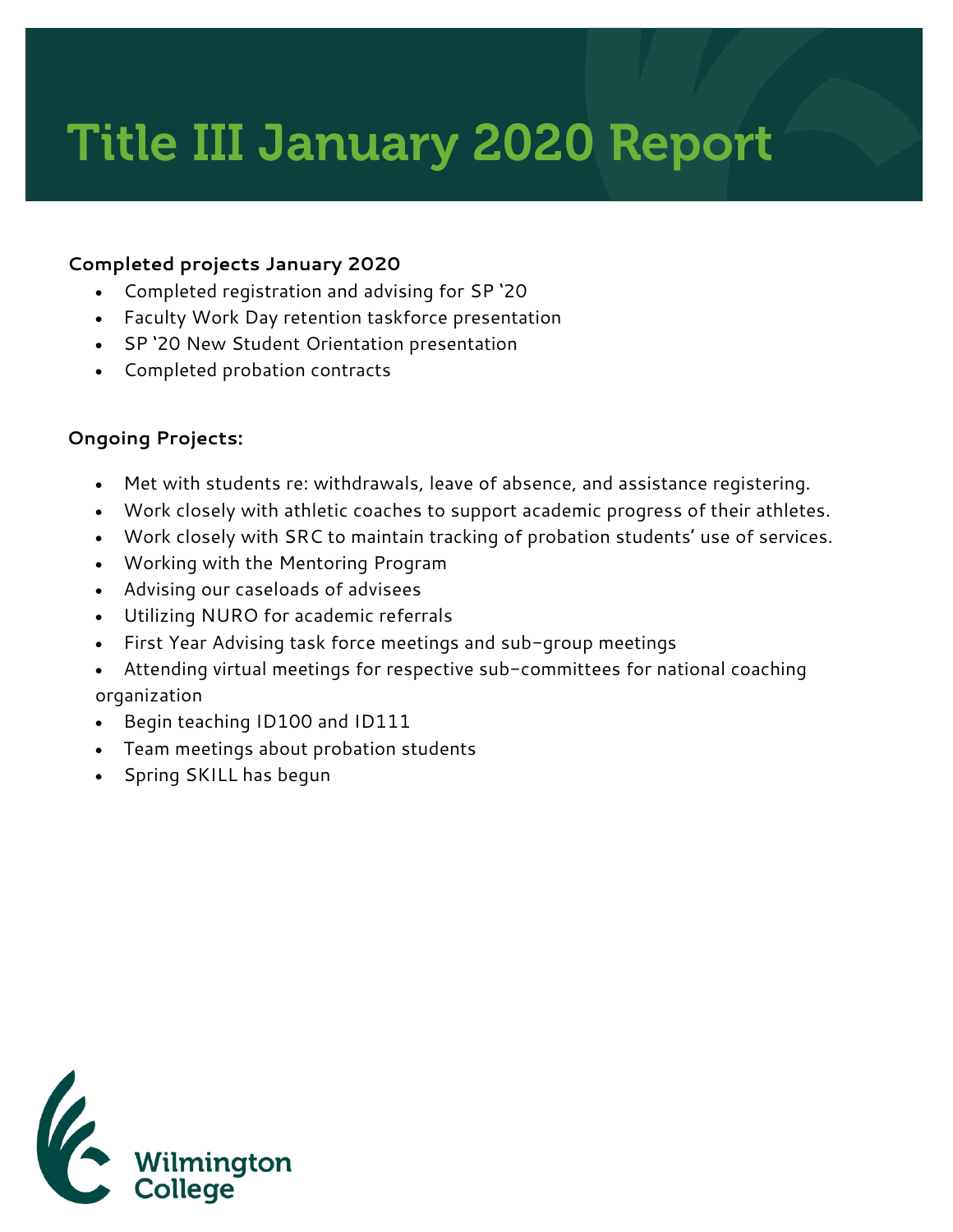**Below is the record of contact for the method and reason for contact from SSCs.** 

| <b>Method of Contact</b>   | #   |
|----------------------------|-----|
| Email                      | 257 |
| In Person                  | 52  |
| <b>Contact with Parent</b> | Ω   |
| Phone Call                 | 1   |
| Text Message               | 4   |
| <b>Reason for Contact</b>  |     |
| Academic Advising          | 24  |
| Academic Progress Report   | O)  |
| Academic Referral          | 18  |
| <b>Coaching Session</b>    | 15  |
| Group Presentation         | O   |
| Mass Outreach              | 195 |
| Other                      | 6   |
| Probation                  | 50  |
| WD/LOA                     | 6   |
| Duplicated                 | 125 |
| Unduplicated               |     |
|                            | 188 |
|                            |     |